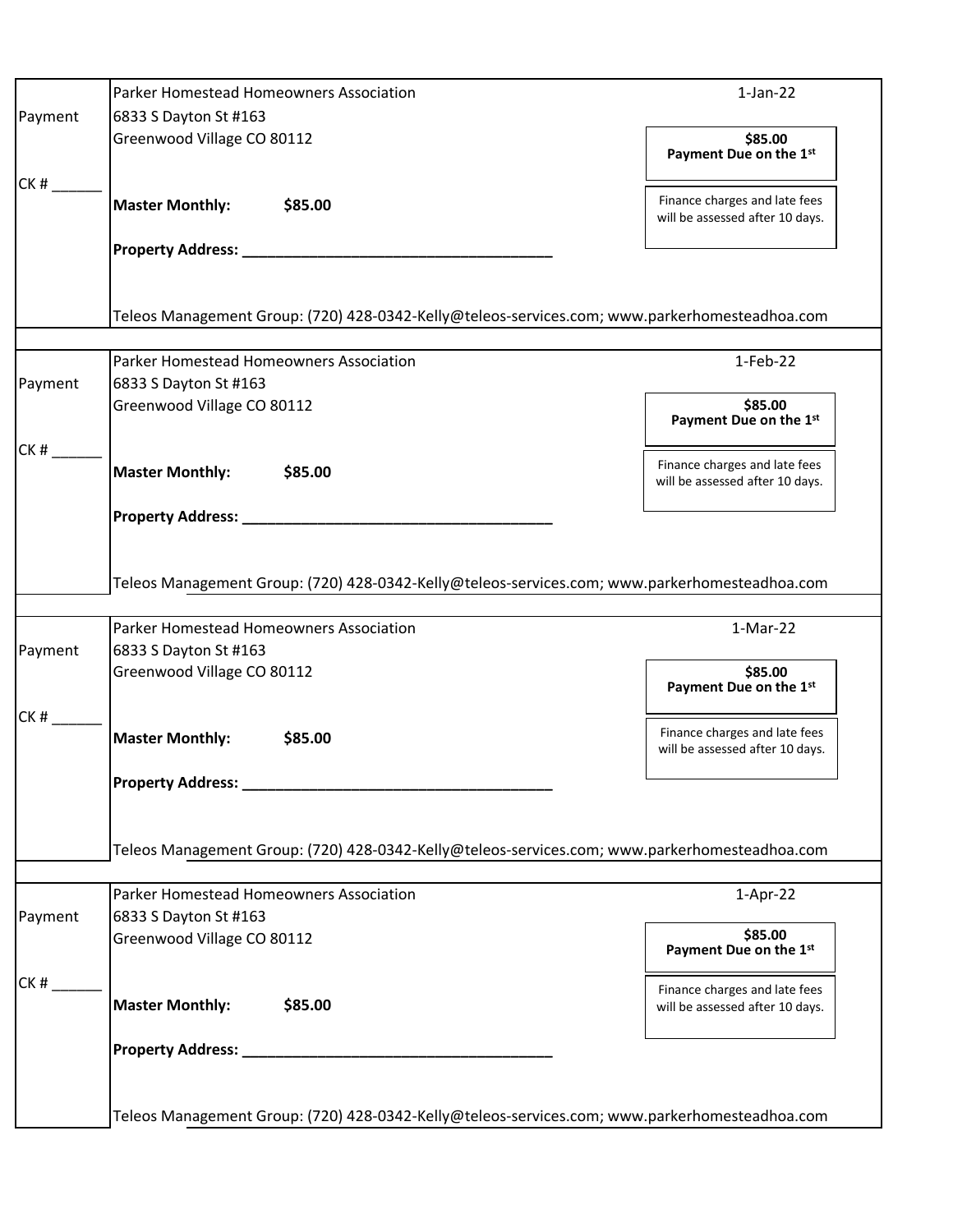|         | Parker Homestead Homeowners Association                                                                                   | $1-May-22$                                                       |
|---------|---------------------------------------------------------------------------------------------------------------------------|------------------------------------------------------------------|
| Payment | 6833 S Dayton St #163                                                                                                     |                                                                  |
|         | Greenwood Village CO 80112                                                                                                | \$85.00<br>Payment Due on the 1st                                |
| CK#     | <b>Master Monthly:</b><br>\$85.00                                                                                         | Finance charges and late fees<br>will be assessed after 10 days. |
|         | Property Address: National Property Address:                                                                              |                                                                  |
|         | Teleos Management Group: (720) 428-0342-Kelly@teleos-services.com; www.parkerhomesteadhoa.com                             |                                                                  |
|         |                                                                                                                           |                                                                  |
|         | Parker Homestead Homeowners Association                                                                                   | $1$ -Jun-22                                                      |
| Payment | 6833 S Dayton St #163                                                                                                     |                                                                  |
|         | Greenwood Village CO 80112                                                                                                | \$85.00<br>Payment Due on the 1st                                |
| CK#     | <b>Master Monthly:</b><br>\$85.00                                                                                         | Finance charges and late fees<br>will be assessed after 10 days. |
|         |                                                                                                                           |                                                                  |
|         | Teleos Management Group: (720) 428-0342-Kelly@teleos-services.com; www.parkerhomesteadhoa.com                             |                                                                  |
|         | Parker Homestead Homeowners Association                                                                                   | $1-Jul-22$                                                       |
| Payment | 6833 S Dayton St #163                                                                                                     |                                                                  |
|         | Greenwood Village CO 80112                                                                                                | \$85.00<br>Payment Due on the 1st                                |
| CK #    | <b>Master Monthly</b><br>\$85.00                                                                                          | Finance charges and late fees<br>will be assessed after 10 days. |
|         |                                                                                                                           |                                                                  |
|         | <b>Property Address:</b><br>Teleos Management Group: (720) 428-0342-Kelly@teleos-services.com; www.parkerhomesteadhoa.com |                                                                  |
|         |                                                                                                                           |                                                                  |
| Payment | Parker Homestead Homeowners Association<br>6833 S Dayton St #163                                                          | 1-Aug-22                                                         |
|         | Greenwood Village CO 80112                                                                                                | \$85.00<br>Payment Due on the 1st                                |
| CK#     | <b>Master Monthly:</b><br>\$85.00                                                                                         | Finance charges and late fees<br>will be assessed after 10 days. |
|         |                                                                                                                           |                                                                  |
|         |                                                                                                                           |                                                                  |
|         | Teleos Management Group: (720) 428-0342-Kelly@teleos-services.com; www.parkerhomesteadhoa.com                             |                                                                  |